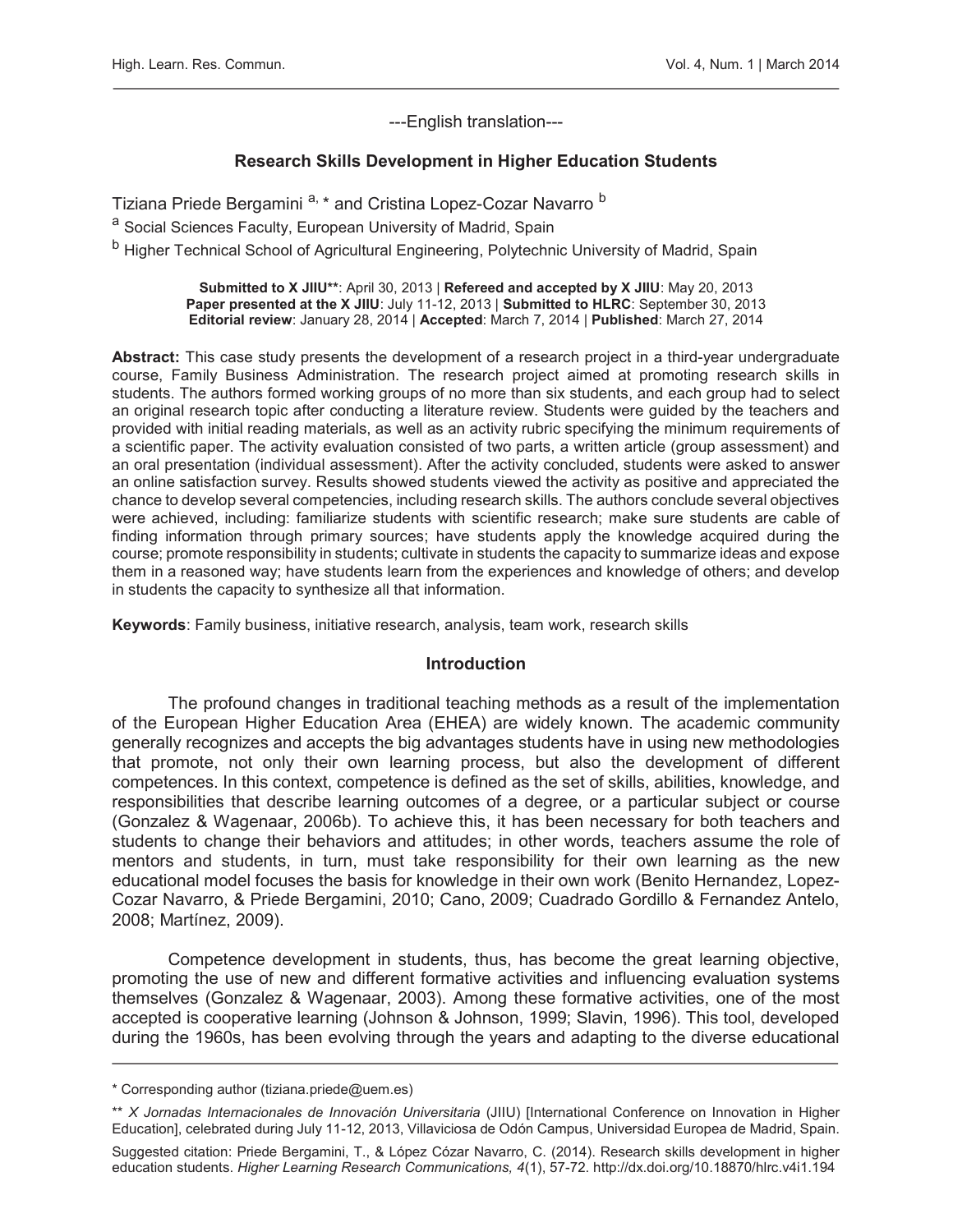needs of the different knowledge areas where it has been applied. It is supported by the belief that student-student and professor-student interaction inside the classroom results in an exchange of skills and knowledge that improve group learning as a whole (Serrano, 1996). Thus, cooperative learning seeks to develop a positive interdependency, to enhance face-to-face interaction, encourage individual responsibility, and improve social abilities (Johnson & Johnson, 1989).

There are numerous studies in the literature related to cooperative learning, showing the benefits of this teaching strategy from experience (Domingo, 2008). Nonetheless, there are few occasions in which such activities are promoted, specifically designed to promote applied research. This study proposes a methodology based on the development of a research project on the subject "Family Business Management", which encourages in a particular way research skills in students. Based on these principles, the authors propose this experience, developed through the 6 ECTS, first semester, third year course *Family Business Management*, for students enrolled in the Management and Entrepreneurship program, which lasts approximately 12 weeks. The authors believe this to be an interesting experience for the university community, as it is an activity that can be adapted to other subjects in degrees related to Business, and even subjects of any other degree.

#### Justification and Objectives

The so-called family businesses, despite their importance, are in many cases unknown. Given the importance of these organizations in the entrepreneurial fabric of most economies, it is not surprising that in recent years there is growing interest in their study. According to the Family Business Institute in Spain (*Instituto de la Empresa Familiar*, IEF by its initials in Spanish), there are 2.9 million family businesses in Spain, representing 85% of all enterprises, which generate about 70% of jobs in the private sector and contribute 70% of GDP and exports (IEF, 2009, p.19). In general terms, they can be defined as a business in which members of one or more families participate significantly in its capital, are actively involved in the management, and intend to pass on the business to future generations (Astrachan, Klein, & Smyrnios, 2002; Claver, Rienda, & Quer, 2009; Gallo, 1995; Lopez-Cozar Navarro & Priede Bergamini, 2009; Lopez-Cozar Navarro, Priede Bergamini, & Benito Hernández, 2013; Martin & Cabrera, 2007).

Despite their importance, scientific and academic research on family businesses in Spain was not being developed until a few years ago. Through the Family Business Institute (IEF), lectures and professorships developed by various universities, as well as certain specific publications, there have been several research projects aimed to describe, identify, and understand the peculiarities of these businesses. In addition, the new Higher Education Area has allowed universities to incorporate into their curricula specific subjects related to family business management. One of the main conclusions gathered from the analyses of these businesses is their high mortality rate. In fact, according to the Family Business Institute, the average lifespan of a family business is 30 years compared to 40 for a nonfamily business (2009, p 19), and only 10% and 15% of companies manage to achieve transfer to the third generation (Bañegil Palacios, Barroso Martínez, & Tato Jimenez, 2011; Gallo, 1998; Lopez-Cozar Navarro & Priede Bergamini, 2009).

Spanish universities cannot remain aloof from this context and, more specifically, Business Administration studies should extend learning and knowledge of the issues affecting family businesses. It is therefore very appropriate to deepen existing knowledge to help understand the variables that generate such mortality and improve the overall performance of family businesses. Moreover, in line with the above, there is a shortage in the development of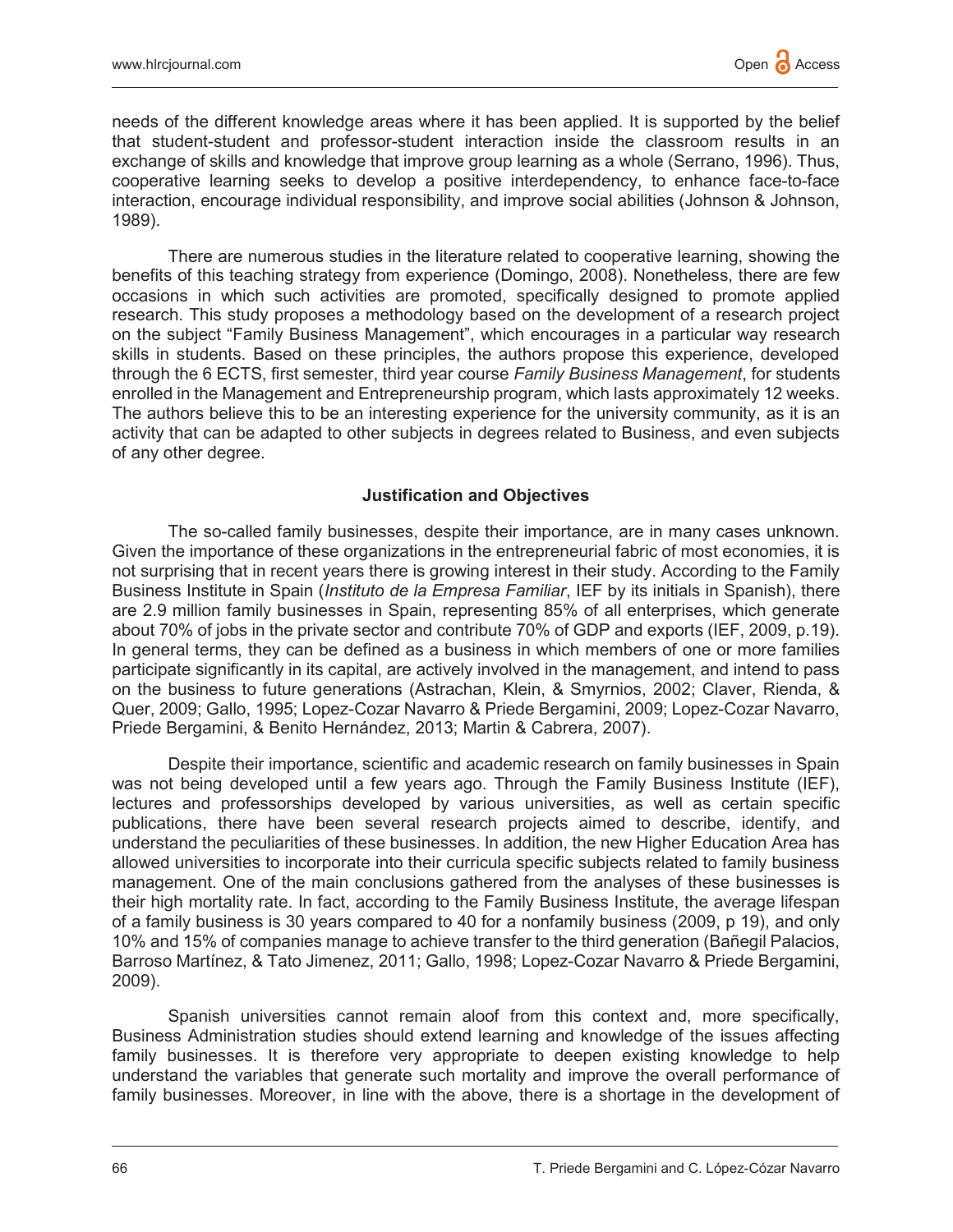research activities for students in the social sciences in the context of higher education. Therefore, this activity presents the development of a research project by third year students in a *Family Business Management* course, with the dual purpose of promoting their critical analysis and research, as well as expand knowledge existing in this sector.

This activity seeks to awaken in students an interest in scientific research related to family businesses. Students must undertake research related to a topic of interest of such organizations and deliver an article that follows the guidelines of scientific journals in the field. Subsequently, the main results of their research are presented in a specific class turned into a *Family Business Seminar*. Following the completion of this task, students should be able to:

- Reflect on some specific aspect of the family business.
- Apply the knowledge acquired throughout the course.
- Learn to carry out scientific research.
- Present ideas and research results.

#### Teaching Experience Description: Scientific Research of Family Businesses

The *Family Business Management* course is optional and is taught in the third year of the Management and Entrepreneurship degree. It takes place during 12 weeks over a full quarter. During the first six to eight weeks of class, the teacher introduces students to the concept of family business, their main characteristics, and specific processes. These first theoretical-practical sessions are necessary to lay the foundation that will enable students to later develop the practical work of scientific research of the family business.

To perform this activity, the formation of working groups is necessary, which should consist of no more than six students. They can be formed freely, but once created teams must be approved by the teacher in order to obtain homogeneous groups.

To initiate the investigation, the selection of topics is important, which must be original and will be chosen by students with teacher supervision after group members undertake a literature research to find and read articles. The teacher should assume the critical task of offering reading materials and providing guidance for information research. The teacher should also be mindful during this first contact step, to prevent students from being lost and demotivated, even proposing the assistance and support of the library staff for research tasks.

Once topics are chosen and work teams organized, students are handed a rubric for the activity, which specifies that the research work consists of two parts and it must meet the minimum criteria of scientific publication. The first part is a short written article of about five to eight pages, which necessarily must include: an abstract -in Spanish and English- key words, literature review, research body, results, main findings and conclusions, study limitations, and future research. The article written must meet the formal requirements generally required by scientific journals. This is so that students are faced with this situation and understand that when an investigation of certain level is performed, what you say is important but also how you say it, and that if it does not meet the minimum requirements, will not be accepted by the academic community. Instilling in students seriousness and rigor in what they do helps them mature and become better professionals. On the same note, it is specified that content copied from a source of information should be in italics or inside quotation marks and properly cited. In such cases, it is essential to include a reference at the end of the paragraph with the information pertaining to the sources that have been used, and of course they must be included in the bibliography. There is an emphasis on the fact that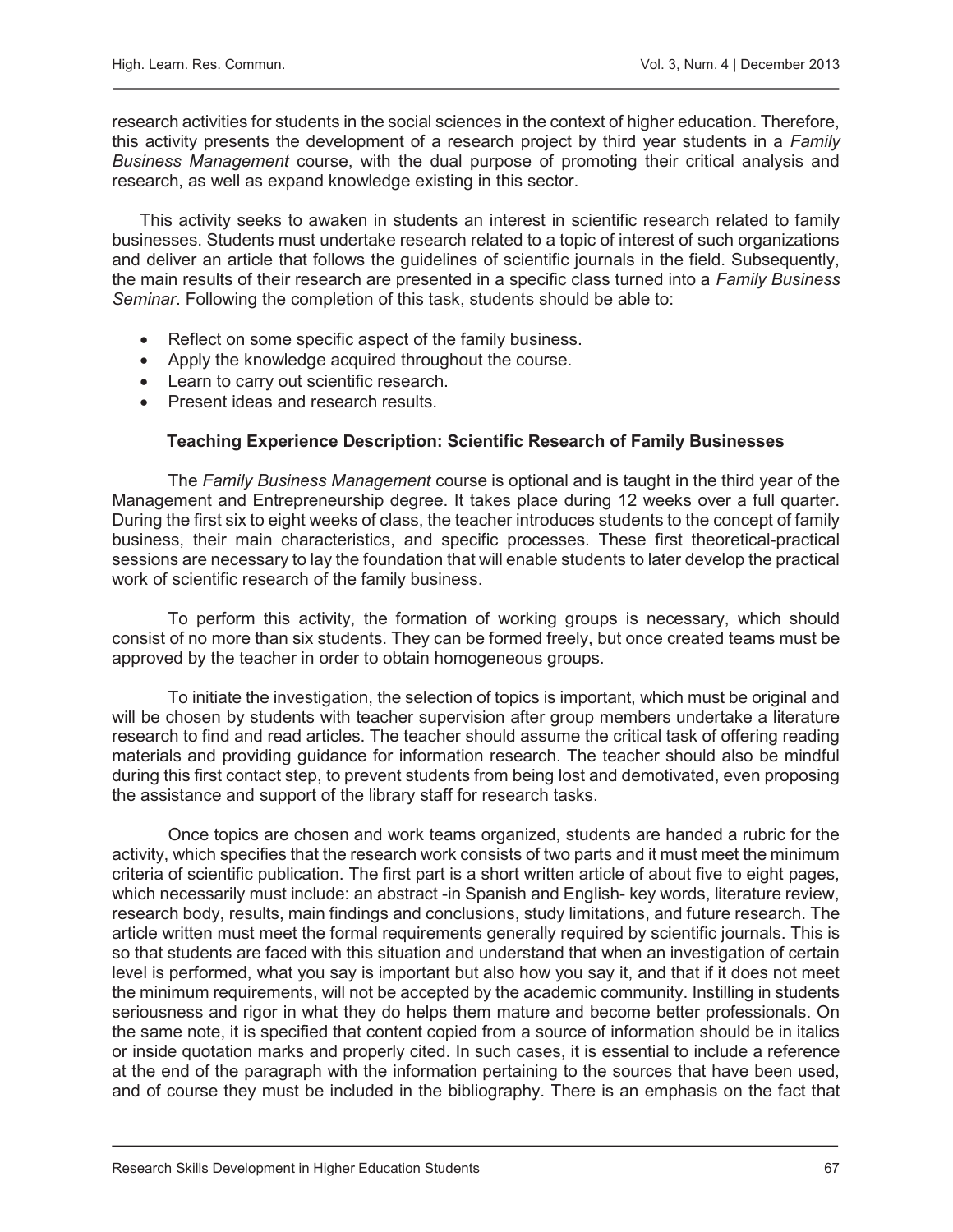any copied content without proper citations will be grounds for suspension, thereby attempting to eliminate the habit acquired by most students to cut and paste, presenting plagiarized content as original.

Another relevant point regarding the investigation is the choice of methodology for conducting research, which is complex because students are still in their third year and do not have a broad methodological knowledge. However, efforts to find methods available to them should be encouraged, but at the same those methods should be deemed worthy and acceptable. The second part of the project consists of a brief oral presentation in which the main results of the research and main contributions are presented. These presentations take place all together in the form of a seminar or conference, even bringing together students from different class groups, as this practice was developed in parallel by the teachers who taught the same subject. The seminar was titled *The Family Business in the XXI Century* and took place during the last week of the course. During that last week, students receive the final grade for the activity, the evaluation described below, a closing session is conducted where conclusions are presented, and students have the opportunity to evaluate the activity through a satisfaction questionnaire presented by the professor.

# Evaluation Method

As just mentioned, the activity consists of two clearly specified parts: writing an article and an oral presentation, each of which will be evaluated independently. Regarding the written article, which must comply with previously detailed theoretical content and formal aspects, the grade obtained will be common to all team members. In regards to the oral presentation, it must meet the detailed specifications and will take place on a date previously set by the teacher. The grade for this part will be individual to each student. This activity is evaluated based on four fundamental aspects:

**Written communication skills**. They are evaluated from the document delivered by each team, and value is placed on aspects such as: the correct identification of the objective or purpose of the project and knowledge about what is really important when writing on the subject; text organization, coherence, and structure; absence of typos or grammatical or spelling errors; the clear presence of a theoretical and methodological perspective and development of findings, among other.

**Oral communication skills**. It is intended so that the exposition is clear, concise, and within the stipulated time. The given time is measured by the teacher in order to prevent each group's presentation to extend too long. Aspects valued during the presentations include eye contact with the audience, assurance and clarity of the oral presentation, and posture and body language.

Team work development and cooperation. The result of the overall team work is valued. For the oral presentation part, value was placed on the coordination among team members, as well as how they organized themselves and made transitions among presenters. Specific questions were asked to each member of the group in order to determine their degree of involvement in the overall project. Moreover, the result of the written work is also assessed by analyzing features such as structure, formal aspects, and expression, among other, to determine whether the levels of consistency, uniformity, and meaning were achieved through the required team work.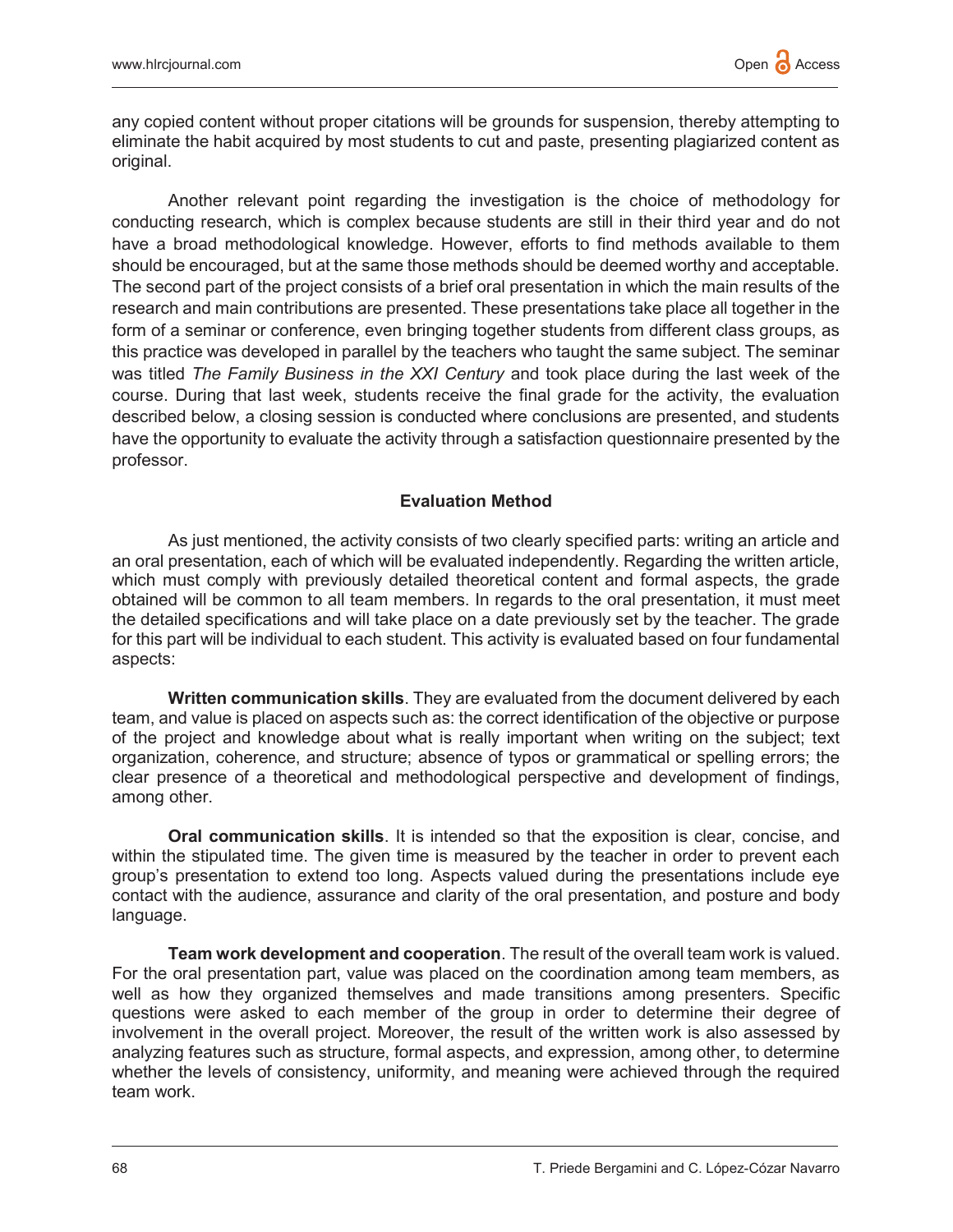Development of creativity and innovation. This competence is directly related to the activity. Creativity and initiative will be evaluated through the analysis of the quality of information sources proposed by the students for the preparation of the article. The creativity in the oral presentations of the work to the university community will also be assessed. The more appealing and distinctive presentations will receive higher valuations.

Final grading of the team work for each student will be the arithmetic mean of the grade obtained in the written article and the oral presentation. In turn, the overall grade obtained with the development of this activity will represent 30% of the course's final grade.

## Results and Conclusions

The students evaluated the activity through a satisfaction survey conducted via the Internet, and 12 responses were obtained<sup>2</sup>. The questionnaire is based on a series of variables to be valued –based in the objectives presented before- in a Likert-scale from 1 to 5. Specifically, respondents were asked their opinion on the issues that are presented in Figure 1, which presents the results of the survey.



Figure 1. *Satisfaction level with the described activity.* 

In view of the data presented, it can be observed that, in general, most students valued the activity in a very positive way. Students considered learning from the subject analyzed as important. The high valuation of the usefulness of the practice by most students stands out. Students have been able to appreciate as well learning from the development of a scientific research work, which was the main objective of this pedagogic activity. Competence development has also been highly valued; teamwork, initiative, and focus on results stand out among the most valued, although it is generally considered that this practice provides the opportunity to develop various competences satisfactorily. Also noteworthy is the work of the professor in following up with the projects, which was highly valued by the students. Finally, it should be stressed that no

 2 A priori it seems to be a reduced number of responses; however, it is necessary to clarify that just students in one of the courses could participate in the questionnaire. Thus, it is 12 responses out of 26 students, which comprises 46% of students.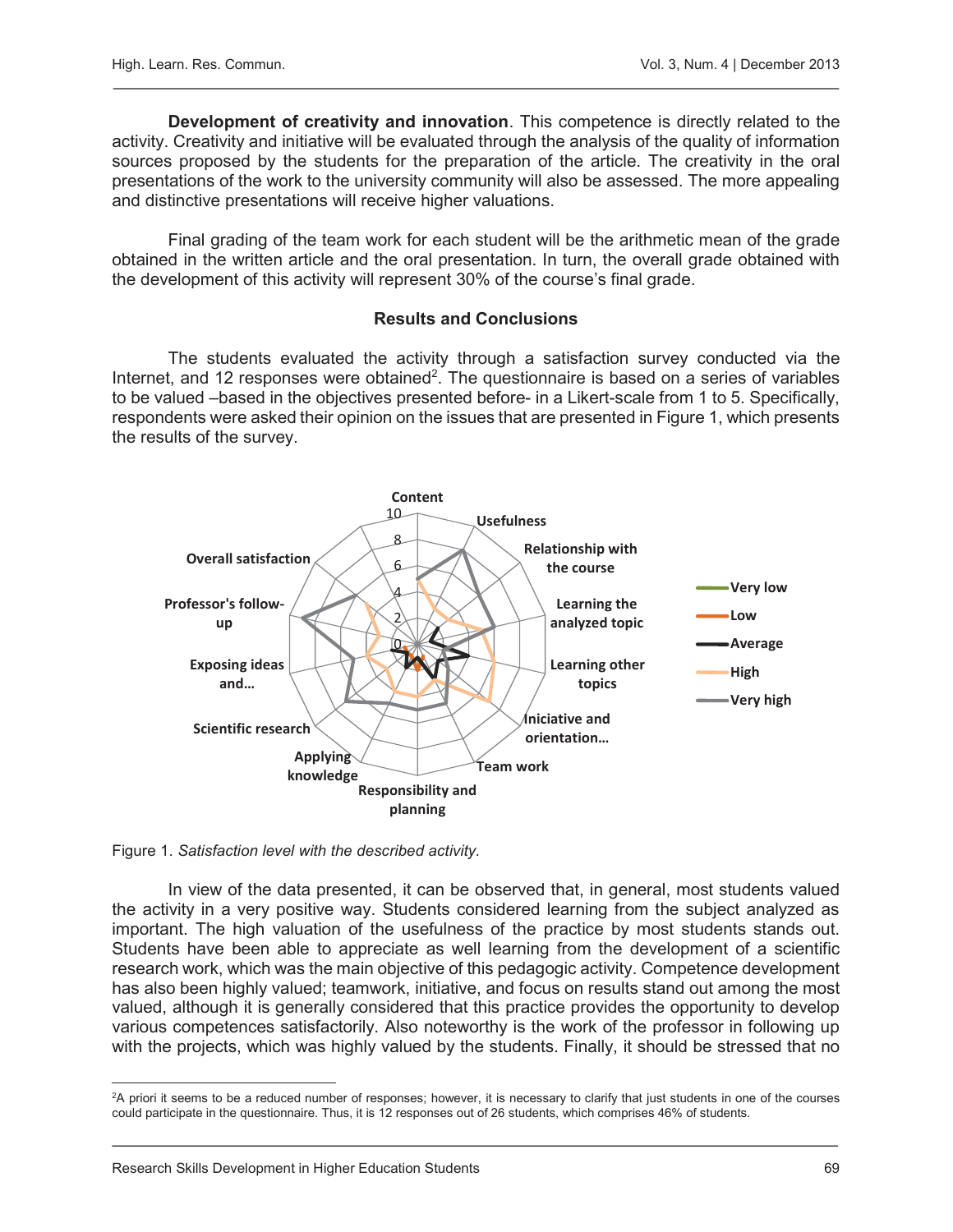variable showed a "very low" rating, which shows the overall student satisfaction with all the aspects developed in this initiative.

A section for comments and recommendations was provided in the survey so that students could freely present their point of view. Comments have mainly emphasized the positive aspects of the project, welcoming the initiative and highlighting its usefulness. A specific comment should be mentioned, as it brings an interesting proposal for the future: "more motivation to students, perhaps with an internal magazine, or with the possibility of directly publishing to other places." This student proposed to launch a magazine within the University, in which students can publish their research or, alternatively, to receive support in order to be able to publish externally in a journal of interest. The idea has been well received as the best article could be selected and, with the support of the professor, sent to a journal so that students go through that experience.

 With respect to research topics proposed by students, the "Analysis of the degree of knowledge UEM students have regarding the family business and its main characteristics" is first cited, which sought to demonstrate through a student survey on campus the lack of knowledge and misconceptions students have about the family business and its importance in the economy. In second place, there was an "Analysis of transfer from first to second generation in the Spanish family business: Keys to continuity on the basis of the Codorniu case," in which the students delved into one of the most important issues that family businesses face: generational transfer, and they did so with the study of one of the most ancient and interesting Spanish family businesses. Thirdly, an interesting and opportune work was presented regarding "The use of technology in the family business: Analysis of its influence in times of crisis", which showed the current state of information and communication technology use in family businesses through an empirical study, reaching interesting conclusions. Finally, there was a "Case study: When is the best time for integrating professionalism in a family business," which focused around the objective of investigating and analyzing the professionalization of family businesses, conducting surveys directly with family business managers, and concluding that the best solution regarding professionalism depends on the situations and possibilities of each enterprise.

The scores obtained were very high and ranged between 8 and 9.5 in writing assignments, and 8 and 10 in oral presentations (on a 1-10 scale). The day of the presentation, the class became a true *congress of experts* on the subject and the students thoroughly enjoyed their participation and each other's experience. In sum, this is a very interesting and recommended pedagogic proposal since, as shown, students learn to cope with the completion of a real research project, allowing them to grow and learn in a very active way, which impacts in a very positive way on their overall training. This was for a third-year elective course with an agenda that is ideally suited to educational innovation and the development of educational alternatives, in an ideal time for students to learn to investigate.

With the development of this educational initiative, the following objectives have been achieved: to familiarize students with scientific research; make sure students are cable of finding information through primary sources; to have students apply the knowledge acquired during the course and be able to delve into the aspects they find most interesting; to promote responsibility in students, so they are capable of setting goals and planning the necessary work to achieve them; to cultivate in students the capacity to summarize ideas and expose them in a reasoned way; to have students learn from the experiences and knowledge of others; and to develop in students the capacity to synthesize all that information. Ultimately, the students become the center of their own learning. It has been an interesting experience, very enriching for both all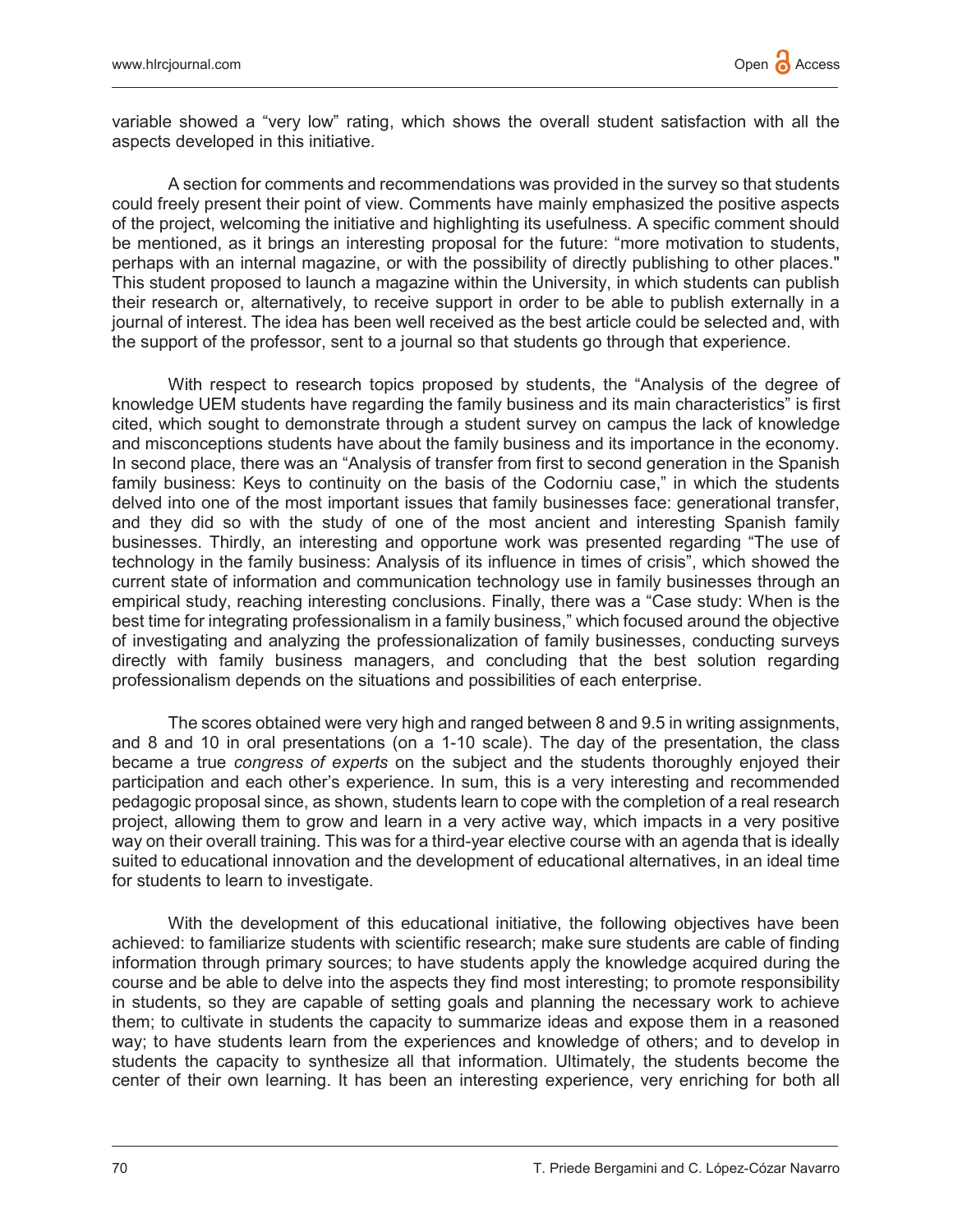students and professors. Undoubtedly, it will be repeated with some improvements in subsequent courses.

#### **References**

- Astrachan J., Klein S., & Smyrnios K. (2002). The F-PEC scale of family influence: A proposal for solving the family business definition problem. *Family Business Review 15*(1), 45-58. http://dx.doi.org/10.1111/j.1741-6248.2002.00045.x
- Bañegil Palacios, T. M., Barroso Martínez, A., & Tato Jiménez, J. L. (2011). Profesionalizarse, emprender y aliarse para que la empresa familiar continúe [Becoming professional, entrepreneurship and alliances for the continuance of the family business]. *Revista de Empresa Familiar*, *1*(2), 27-41.
- Benito Hernández, S., López-Cózar Navarro, C., & Priede Bergamini, T. (2011). Propuesta de una investigación participativa para la asignatura "Administración de la empresa familiar": Utilización del análisis comparativo y la entrevista en profundidad [Proposal for a participative investigation for a "Family business management" course: Using comparative analysis and in-depth interviews]. *RED Revista de Educación a Distancia*, *2*, 1-24.
- Cano González, R. (2009). Tutoría universitaria y aprendizaje por competencias. ¿Cómo lograrlo? [College tutoring and competence learning. How to achieve it?]. *Revista Electrónica Interuniversitaria de Formación del Profesorado*, *12*(1), 181-204.
- Cuadrado Gordillo, I., & Fernández Antelo, I. (2008). Nuevas competencias del profesor en el EEES: Una experiencia de innovación docente [New teacher competences in the EHEA: An experience in teaching innovation]. *Revista Electrónica Teoría de la Educación*. *Educación y Cultura en la Sociedad de la Información*, *9*(1), 197-211.
- Claver, E., Rienda, L., & Quer, D. (2009). Family firms' international commitment: The influence of familyrelated factors. *Family Business Review*, *22*(2), 125-135. http://dx.doi.org/10.1177/0894486508330054
- Domingo, J. (2008). El aprendizaje cooperativo [Cooperative learning]. *Cuadernos de Trabajo Social*, *21*, 231-246.
- Gallo, M. (1995). The role of family business and its distinctive characteristic behavior in industrial activity. *Family Business Review, 8*(2), 83-97. http://dx.doi.org/10.1111/j.1741-6248.1995.00083.x
- Gallo, M. (1998). *La sucesión en la empresa familiar* [Succession in family business]. Colección estudios e informes, núm. *12*. Barcelona, Spain: Caja de Ahorros y Pensiones de Barcelona.
- González, J., & Wagenaar, R. (2003). *Tuning Educational Structures in Europe*. Bilbao, Spain: Universidad de Deusto.
- González, J., &Wagenaar, R. (Eds.). (2006a). *Tuning educational structures in Europe II: Universities' contributions to the Bologna Process*. Bilbao, Spain: Publicaciones Universidad de Deusto. Retrieved from http://www.unideusto.org/tuningeu/
- González, J., & Wagenaar, R. (Eds.). (2006b). *Universities' contributions to the Bologna Process An introduction*. Bilbao, Spain: Publicaciones Universidad de Deusto. Retrieved from http://www.unideusto.org/tuningeu/